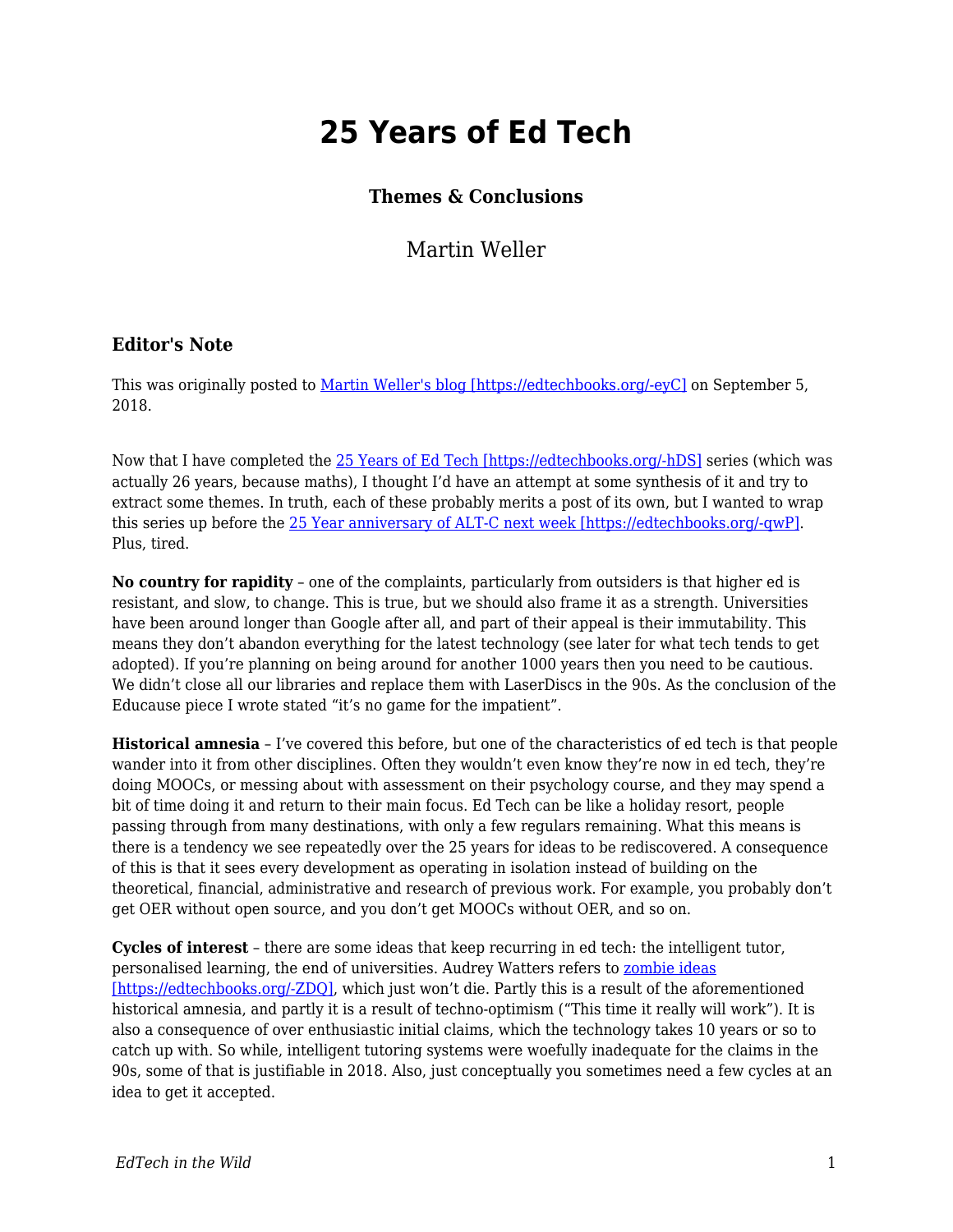**Disruption isn't for education** – given it's dominance in much of ed tech discourse, what the previous trends highlight is that disruption is simply not a very good theory to apply to the education sector. One of the main attractions of higher ed is its longevity, and disruption theory seeks to destroy a sector. Given that it has failed to do this to higher ed, despite numerous claims that this is the death of universities, would suggest that it won't happen soon. Disruption also plays strongly to the benefits of historical amnesia, which is a weakness here, and the cycles of interest argue that what you want to do is build iteratively, rather than sweep away and start anew. There are lots of other reasons to distrust the idea of disruption, but in higher ed at least, it's just not a very productive way to innovate.

**The role of humans** – ed tech seems to come in two guises: helping the educator or replacing them. If we look at developments such as wikis, OER, CMC, blogs, even SecondLife, then their primary aim is to find tech that can help enhance education, either for a new set of learners, to realise new approaches, or sometimes, just try some stuff out. Other approaches are framed in terms of removing human educators: AI, learning analytics, MOOCs. Not necessarily – for example, learning analytics can be used to help human educators better support learners. But often the hype (and financial interest) is around the large scale implementation of automatic learning. As I mentioned in a [previous](http://blog.edtechie.net/25yearsedtech/25-years-of-ed-tech-2016-the-return-of-ai/) [post \[https://edtechbooks.org/-vhE\]](http://blog.edtechie.net/25yearsedtech/25-years-of-ed-tech-2016-the-return-of-ai/) education is fundamentally a human enterprise, and my sense is we (at least those of us in ed tech in higher ed) should prioritise the former types of ed tech.

**Innovation happens** – for all the above: change happens slowly, people forget the past, disruption is a bust, focus on people – the survey of the last 25 years in ed tech also reveals a rich history of innovation. Web 2.0, bulletin board systems, PLEs, connectivism – these all saw exciting innovation and also questioning what education is for and how best to realise it.

**Distance from the core** – the technologies that get adopted and embedded into higher ed tend to correlate closely with core university functions, which we categorised as content, delivery and recognition in our recent [OOFAT report \[https://edtechbooks.org/-BfE\]](http://blog.edtechie.net/research/models-of-online-flexible-learning/). So, VLEs, eportfolios, elearning – these kinds of technology relate very closely to these core functions. The further you get from these then the more difficult it becomes to make the technology relevant, and embedded in everyday practice.

So, that's really the end of the series.